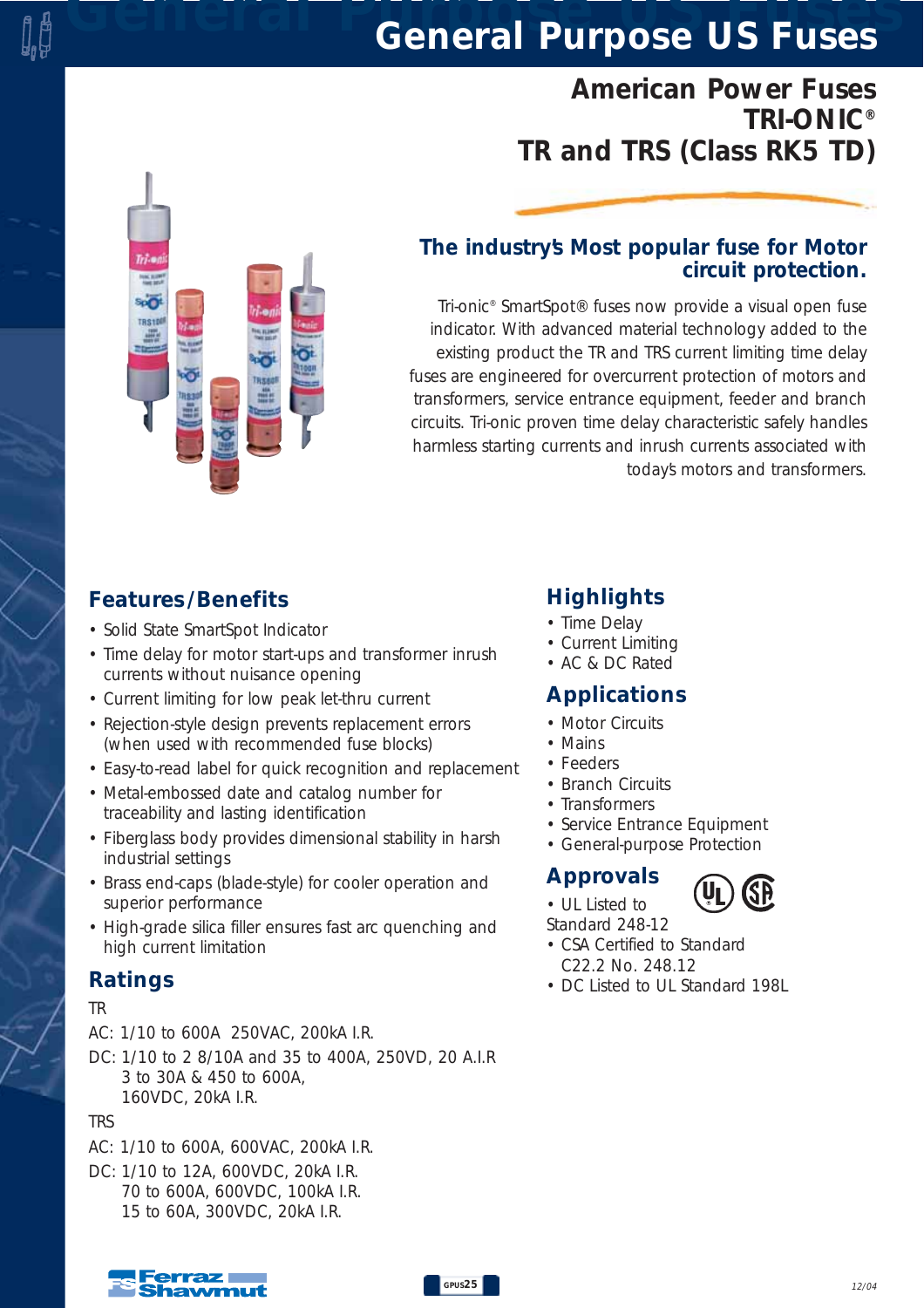*American Power Fuses TRI-ONIC® TR and TRS (Class RK5 TD)*

### *Standard Fuse Ampere Ratings*

| Ampere         | Catalog<br><b>Number</b> |                   | Reference<br><b>Number</b> |         | Ampere<br>Rating | Catalog<br><b>Number</b> |                | <b>Reference</b><br><b>Number</b> |         |
|----------------|--------------------------|-------------------|----------------------------|---------|------------------|--------------------------|----------------|-----------------------------------|---------|
| Rating         | <b>250V</b>              | 600V              | <b>250V</b>                | 600V    |                  | <b>250V</b>              | 600V           | <b>250V</b>                       | 600V    |
| 1/10           | <b>TR1/10R</b>           | <b>TRS1/10R</b>   | F222530                    | W216748 | 10               | <b>TR10R</b>             | TRS10R         | D200839                           | N218811 |
| 15/100         | TR15/100R                | <b>TRS15/100R</b> | E201898                    | F223059 | 12               | <b>TR12R</b>             | TRS12R         | S201381                           | B219858 |
| 2/10           | <b>TR2/10R</b>           | <b>TRS2/10R</b>   | Z214198                    | X216749 | 15               | <b>TR15R</b>             | <b>TRS15R</b>  | D211120                           | B201389 |
| 3/10           | <b>TR3/10R</b>           | <b>TRS3/10R</b>   | C217260                    | J212160 | $17 - 1/2$       | TR17-1/2R                | TRS17-1/2R     | S211639                           | K211126 |
| 4/10           | <b>TR4/10R</b>           | <b>TRS4/10R</b>   | Z223053                    | Y216750 | 20               | TR <sub>20R</sub>        | TRS20R         | D214708                           | P217777 |
| 1/2            | <b>TR1/2R</b>            | <b>TRS1/2R</b>    | Y223052                    | N217776 | 25               | <b>TR25R</b>             | TRS25R         | G215217                           | B219329 |
| 6/10           | <b>TR6/10R</b>           | <b>TRS6/10R</b>   | R216238                    | L213197 | 30               | TR30R                    | TRS30R         | F217769                           | K213196 |
| 8/10           | <b>TR8/10R</b>           | <b>TRS8/10R</b>   | T219322                    | R217779 | 35               | <b>TR35R</b>             | TRS35R         | F218804                           | J214207 |
|                | TR1R                     | TRS1R             | Z212151                    | H212159 | 40               | TR40R                    | TRS40R         | E200840                           | Q217778 |
| $1 - 1/8$      | <b>TR1-1/8R</b>          | <b>TRS1-1/8R</b>  | Q218284                    | G212158 | 45               | <b>TR45R</b>             | TRS45R         | F201899                           | Q218813 |
| $1 - 1/4$      | TR1-1/4R                 | <b>TRS1-1/4R</b>  | E217768                    | J211125 | 50               | <b>TR50R</b>             | TRS50R         | B213188                           | D201391 |
| $1 - 4/10$     | TR1-4/10R                | TRS1-4/10R        | E218803                    | H213194 | 60               | <b>TR60R</b>             | TRS60R         | P216742                           | M214716 |
| $1 - 6/10$     | TR1-6/10R                | TRS1-6/10R        | R219320                    | G214205 | 70               | TR70R                    | TRS70R         | Q219848                           | Y213691 |
| $1 - 8/10$     | TR1-8/10R                | TRS1-8/10R        | S219850                    | R215732 | 75               | <b>TR75R</b>             | TRS75R         | E222529                           | P215730 |
| $\overline{2}$ | TR <sub>2</sub> R        | TRS2R             | J215725                    | Q222539 | 80               | TR80R                    | TRS80R         | W223050                           | W216242 |
| $2 - 1/4$      | <b>TR2-1/4R</b>          | <b>TRS2-1/4R</b>  | A213187                    | H214206 | 90               | TR90R                    | TRS90R         | B200837                           | L217774 |
| $7 - 1/7$      | TR2-1/2R                 | <b>TRS2-1/2R</b>  | O <sub>2</sub> 12672       | J213195 | 100              | <b>TR100R</b>            | <b>TRS100R</b> | K216738                           | D214202 |
| $2 - 8/10$     | TR2-8/10R                | <b>TRS2-8/10R</b> | S213686                    | S215733 | 110              | <b>TR110R</b>            | <b>TRS110R</b> | B218800                           | K215220 |
| 3              | TR3R                     | TRS3R             | T219851                    | P215224 | 125              | <b>TR125R</b>            | <b>TRS125R</b> | N219317                           | N215729 |
| $3 - 2/10$     | TR3-2/10R                | <b>TRS3-2/10R</b> | N216741                    | N201906 | 150              | <b>TR150R</b>            | <b>TRS150R</b> | P219847                           | S216745 |
| $3-1/2$        | TR3-1/2R                 | <b>TRS3-1/2R</b>  | Q216237                    | M200847 | 175              | <b>TR175R</b>            | <b>TRS175R</b> | D222528                           | K217773 |
| $\overline{4}$ | TR <sub>4</sub> R        | TRS4R             | A212152                    | D219860 | 200              | <b>TR200R</b>            | <b>TRS200R</b> | V223049                           | K218808 |
| $4-1/2$        | TR4-1/2R                 | <b>TRS4-1/2R</b>  | G222531                    | A216246 | 225              | <b>TR225R</b>            | <b>TRS225R</b> | A200836                           | Y219855 |
| 5              | TR5R                     | TRS5R             | E214709                    | M211128 | 250              | <b>TR250R</b>            | <b>TRS250R</b> | P201378                           | L222535 |
| $5 - 6/10$     | TR5-6/10R                | <b>TRS5-6/10R</b> | R212673                    | H223061 | 300              | <b>TR300R</b>            | <b>TRS300R</b> | B201895                           | J200844 |
| $\ddot{\circ}$ | TR6R                     | <b>TRS6R</b>      | S218286                    | V215735 | 350              | <b>TR350R</b>            | <b>TRS350R</b> | A211117                           | J201902 |
| $6 - 1/4$      | <b>TR6-1/4R</b>          | <b>TRS6-1/4R</b>  | S218286                    | K212161 | 400              | <b>TR400R</b>            | <b>TRS400R</b> | P211636                           | G211123 |
| $\overline{7}$ | TR7R                     | <b>TRS7R</b>      | G218805                    | Z216751 | 450              | <b>TR450R</b>            | <b>TRS450R</b> | N218282                           | E212156 |
| 8              | TR8R                     | <b>TRS8R</b>      | V219852                    | R218814 | 500              | <b>TR500R</b>            | <b>TRS500R</b> | C218801                           | W212677 |
| 9              | TR9R                     | TRS9R             | H222532                    | S222541 | 600              | <b>TR600R</b>            | <b>TRS600R</b> | P219318                           | F213192 |

*GPUS26*

*Note: Indicator not available (1/10-7) Amps*



*61-600A*

### *Dimensions*

| <b>Ampere</b><br>A    |                          | в   |             | $\mathsf{C}$ |      | D              |                | Е  |           |    |
|-----------------------|--------------------------|-----|-------------|--------------|------|----------------|----------------|----|-----------|----|
| Rating                | In.                      | mm  | In.         | mm           | In.  | mm             | In.            | mm | In.       | mm |
| <b>250V-TR Fuses</b>  |                          |     |             |              |      |                |                |    |           |    |
| $0 - 30$              | $\overline{\phantom{0}}$ | 51  | 9/16        | 14           |      |                |                |    |           |    |
| $31 - 60$             | 3                        | 76  | 13/16       | 71           |      |                |                |    |           |    |
| $61 - 100$            | $5 - 7/8$                | 149 | $1 - 1/16$  | 27           | 1/8  | 3              | 3/4            | 19 |           | 25 |
| 101-200               | $7 - 1/8$                | 181 | $1 - 9/16$  | 40           | 3/16 | 5              | $1 - 1/8$      | 28 | $1 - 3/8$ | 35 |
| $201 - 400$           | $8 - 5/8$                | 219 | $2 - 1/16$  | 53           | 1/4  | $\overline{6}$ | $1 - 5/8$      | 41 | $1 - 7/8$ | 48 |
| 401-600               | $10 - 3/8$               | 264 | $2 - 9/16$  | 66           | 1/4  | 6              | $\overline{2}$ | 51 | $2 - 1/4$ | 57 |
| <b>600V-TRS Fuses</b> |                          |     |             |              |      |                |                |    |           |    |
| $0 - 30$              | 5                        | 127 | 13/16       | 71           |      |                |                |    |           |    |
| $31 - 60$             | $5 - 1/2$                | 139 | $1 - 1/16$  | 27           |      |                |                |    |           |    |
| $61 - 100$            | $7 - 7/8$                | 200 | $1 - 5/16$  | 34           | 1/8  | 3              | 3/4            | 19 |           | 25 |
| 101-200               | $9 - 5/8$                | 244 | $1 - 13/16$ | 46           | 3/16 | 5              | $1 - 1/8$      | 28 | $1 - 3/8$ | 35 |
| 201-400               | $11 - 5/8$               | 295 | $2 - 9/16$  | 66           | 1/4  | $\overline{6}$ | $1 - 5/8$      | 41 | $1 - 7/8$ | 48 |
| 401-600               | $13 - 3/8$               | 340 | $3-1/8$     | 80           | 1/4  | 6              | 7              | 51 | $7 - 1/4$ | 57 |

#### *Recommended Fuse Blocks With Box Connectors For Tri-onic® Class RK5 Fuses*

| <b>Fuse</b>      | <b>Catalog Number</b> |             | <b>Ref. Number</b>   |                      |  |  |
|------------------|-----------------------|-------------|----------------------|----------------------|--|--|
| Ampere           |                       | <b>250V</b> | <b>250V</b>          |                      |  |  |
| Rating           | 1 Pole                | 3 pole      | 1 pole               | 3 pole               |  |  |
| $0 - 30$         | 20306R                | 20308R      | T213411              | K215956              |  |  |
| $31 - 60$        | 20606R                | 20608R      | B212383              | F214939              |  |  |
| $61 - 100$       | 21036R                | 21038R      | D201621              | M212899              |  |  |
| 101-200          | 22001R                | 22003R      | R213915              | G <sub>2</sub> 14941 |  |  |
| $201 - 400$      | 24001R                | 24003R      | J219566              | D222022              |  |  |
| 2631R<br>401-600 |                       | 2633R       | H <sub>2</sub> 14942 | P215960              |  |  |

| <b>Fuse</b>   | <b>Catalog Number</b> |        | <b>Ref. Number</b>   |                      |  |  |
|---------------|-----------------------|--------|----------------------|----------------------|--|--|
| <b>Ampere</b> |                       | 600V   | 600V                 |                      |  |  |
| Rating        | 1 Pole                | 3 pole | 1 pole               | 3 pole               |  |  |
| $0 - 30$      | 60306R                | 60308R | H <sub>2</sub> 12389 | K214438              |  |  |
| $31 - 60$     | 60606R                | 60608R | K212391              | M <sub>2</sub> 14440 |  |  |
| $61 - 100$    | 61036R                | 61038R | W204788              | Z211875              |  |  |
| 101-200       | 62001R                | 62003R | V212906              | B213924              |  |  |
| 201-400       | 64001R                | 64003R | D219055              | M222030              |  |  |
| 401-600       | 6631R                 | 6633R  | J216990              | E218021              |  |  |

*A variety of pole configurations and termination provisions is available.* 



*12/04*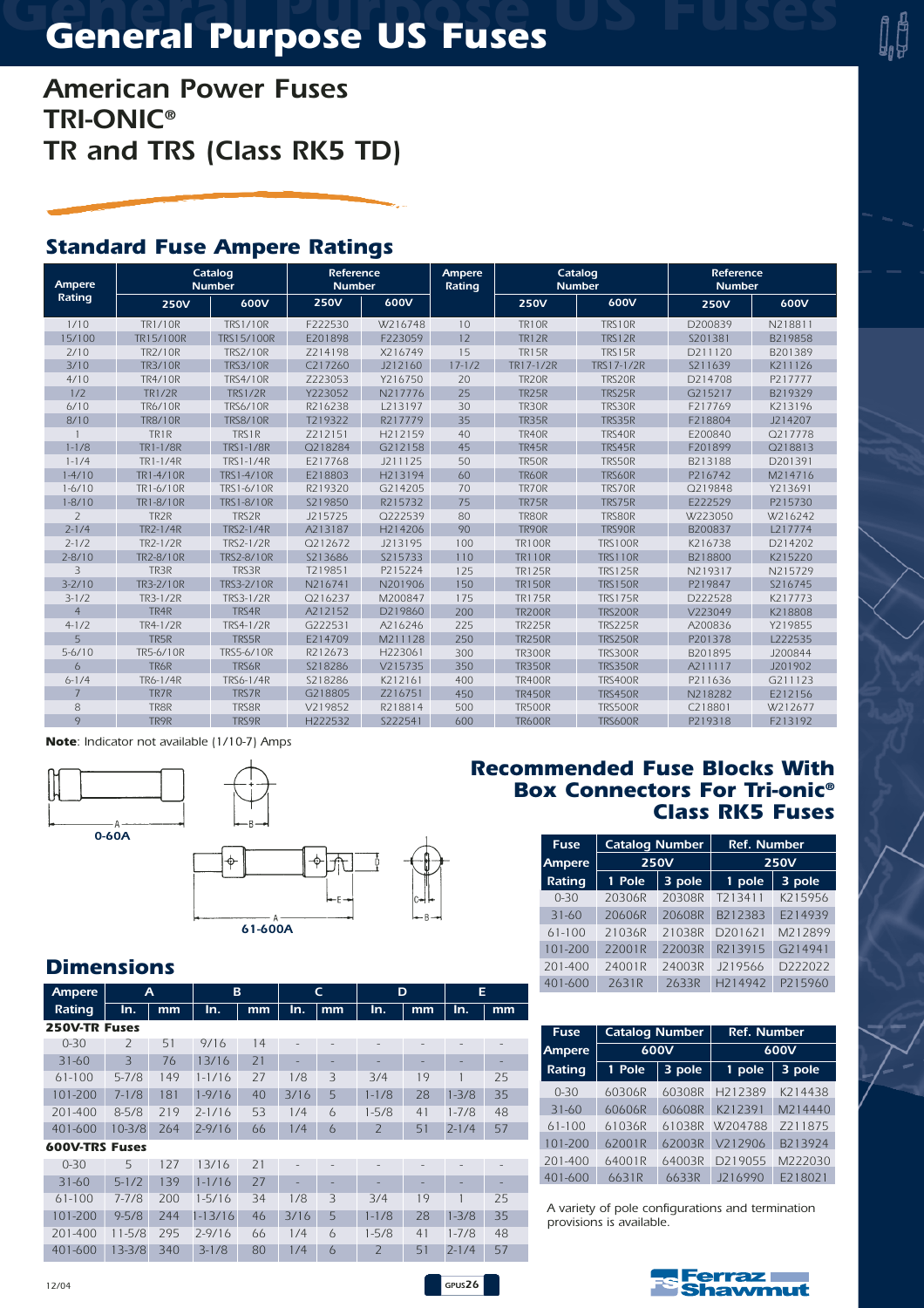*American Power Fuses TRI-ONIC® TR and TRS (Class RK5 TD)*



*12/04*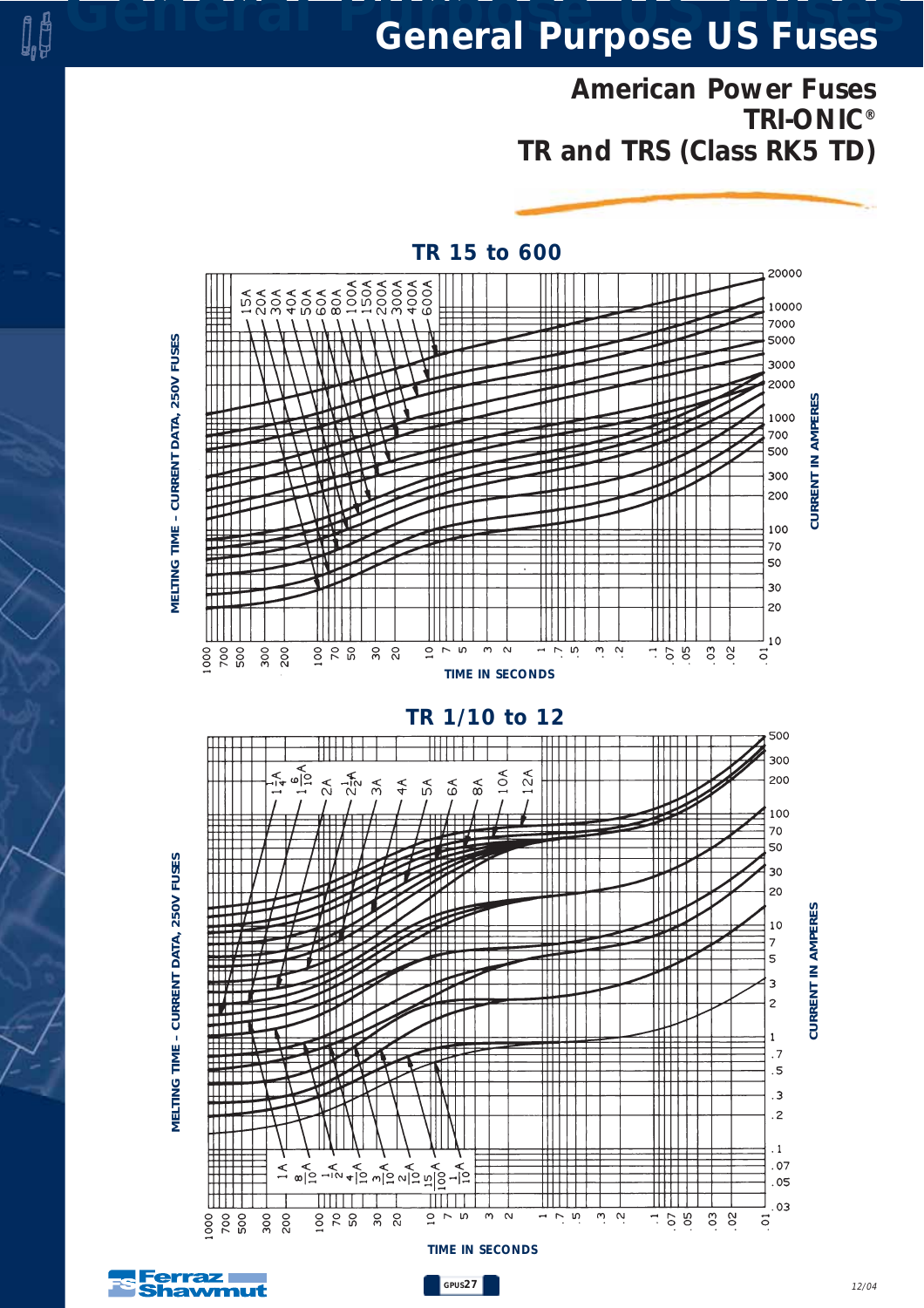*American Power Fuses TRI-ONIC® TR and TRS (Class RK5 TD)*



d<br>H